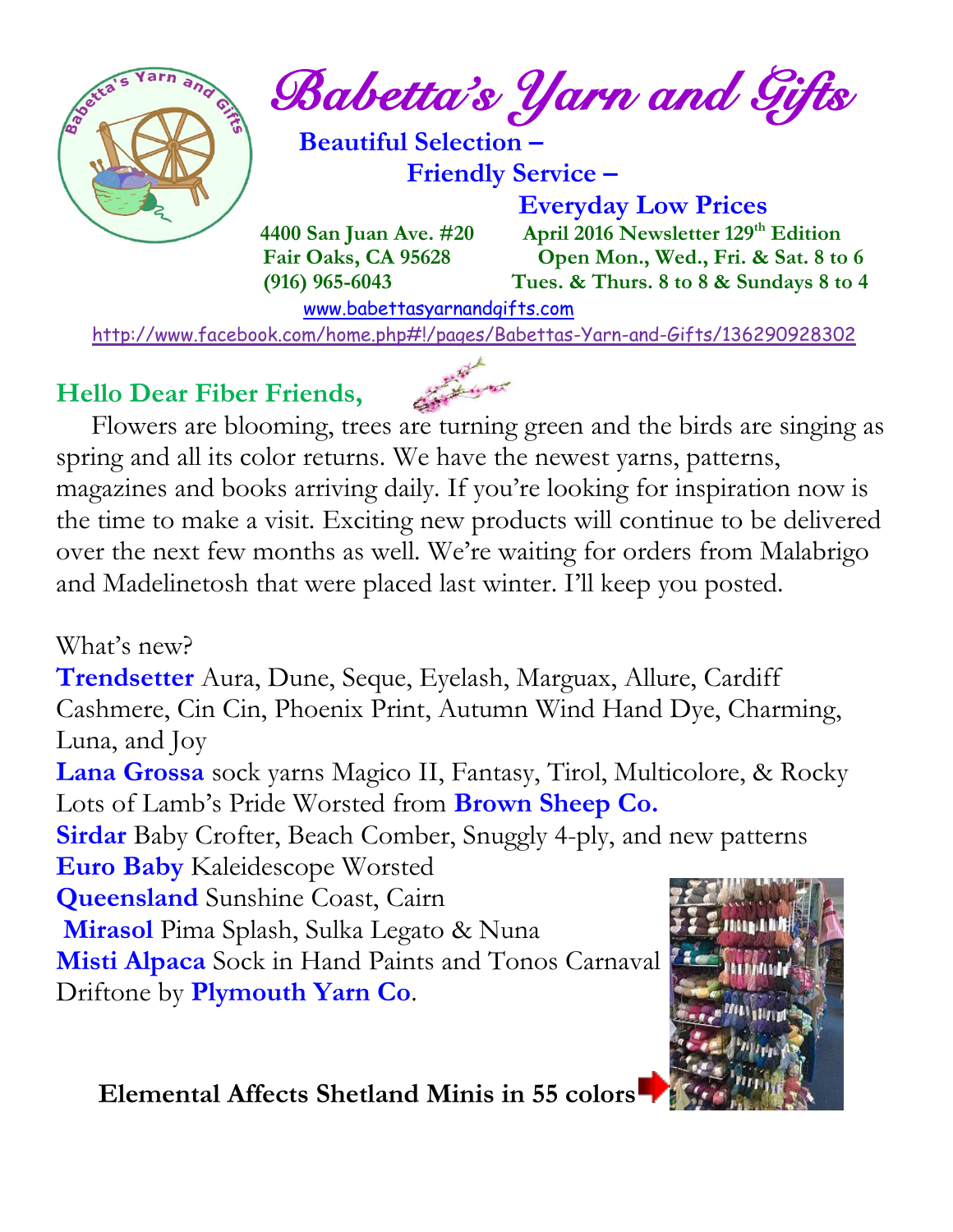



Hand Painted Pima Splash

**Latte` Scarf Kits are right up front** 

## Knit-a-longs in April

## **Circular Sweaters from the Neck Down**

 Gustine will be teaching Elizabeth Zimmerman's formula for taking any yarn you love and making a garment that fits your measurements with added ease of top down construction. No Seams! Dates: 4/5, 4/12, 4/26, & 5/10 Time: 6:30 to 8pm Registration \$65 and 10% off materials





 Make the **Miley Tee** with Maya. This KAL is a great one for those of you interested in making your "First Sweater". Learn how to choose the right yarn and size for greater success making a garment that fits and flatters. Dates: 4/9, 4/16, & 4/23 Time: 2pm to 3:30pm Registration: \$50 and you'll receive 10% off materials

Don't forget about our ongoing **"Food Drive"** Bring a non-perishable food item on your next visit and you'll be entered to win a \$25 Babetta's Gift certificate. Drawing takes place the last day of every month. These items are distributed in our own community to those in need.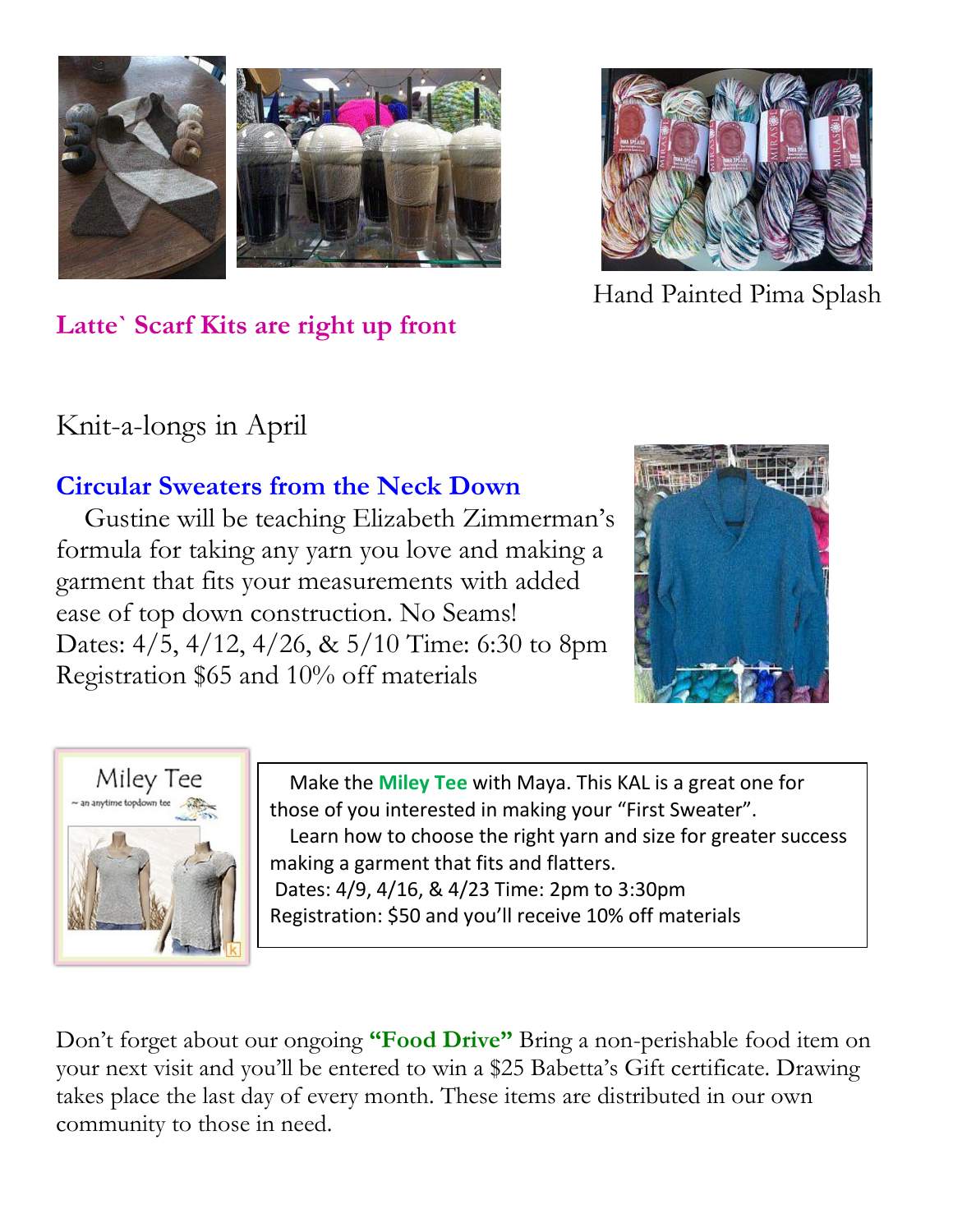## **Classes for April 2016 at Babetta's 916-965-6043**

 *In our project classes you can learn to knit anything from scarves to socks to felted purses to lace shawls to hats to sweaters. Pick your project and join in the fun. Our knitters inspire each other to try new things by sharing ideas and showing off their latest creation. Sign up for one of our classes and you will receive a coupon for 10% off.*

 **Pre-registration is required as class sizes are limited. Please choose your dates carefully. Because of scheduling conflicts and complications, make-up classes will only be allowed under special circumstances and individual consideration.**

#### **Tuesdays April 5, 12 & 19**

Knitting Project 10am – 11:30am fee \$50 Knitting Project 6pm – 7:30pm fee \$50

#### **Wednesdays April 6, 13 & 20**

Knitting Project 1pm – 2:30pm fee \$50 Knitting Project 3:30pm- 5pm fee \$50

#### **Thursday April 7, 14 & 21**

Knitting Project 6pm – 7:30pm fee \$50 Knitting Project 10am – 11:30am fee \$50

#### **Saturdays April 9, 16 & 23**

Knitting Project 4pm – 5:30pm fee \$50.

### **Charity Knitting Group**

#### **Private Lessons**

Knitting or Crochet \$20 an hour Group Knitting or Crochet Private lessons \$15 an hour per person. Spinning or weaving \$25 an hour Group rates are \$20 an hour per person. 50% deposit required when scheduling. Cancellations with less than 24 hour notice will forfeit deposit with exceptions for emergencies. Other cancellations can be transferred to rescheduled lessons or store credit.

 How would you like to do some charity knitting/crocheting with a lovely group of people? **"The Purls of** *Fair* **Oaks"** meets the second Thursday and fourth Wed. of every month from 10am to noon here at **Babetta's.** This wonderful group of knitters makes newborn hats for local hospitals as well as other local charity groups. If you'd like to come join the group there's always room for more. This month's dates are April 14 & 27. If you'd like to drop off any knitted or crocheted donation items you can do that at any time and I will pass them on.